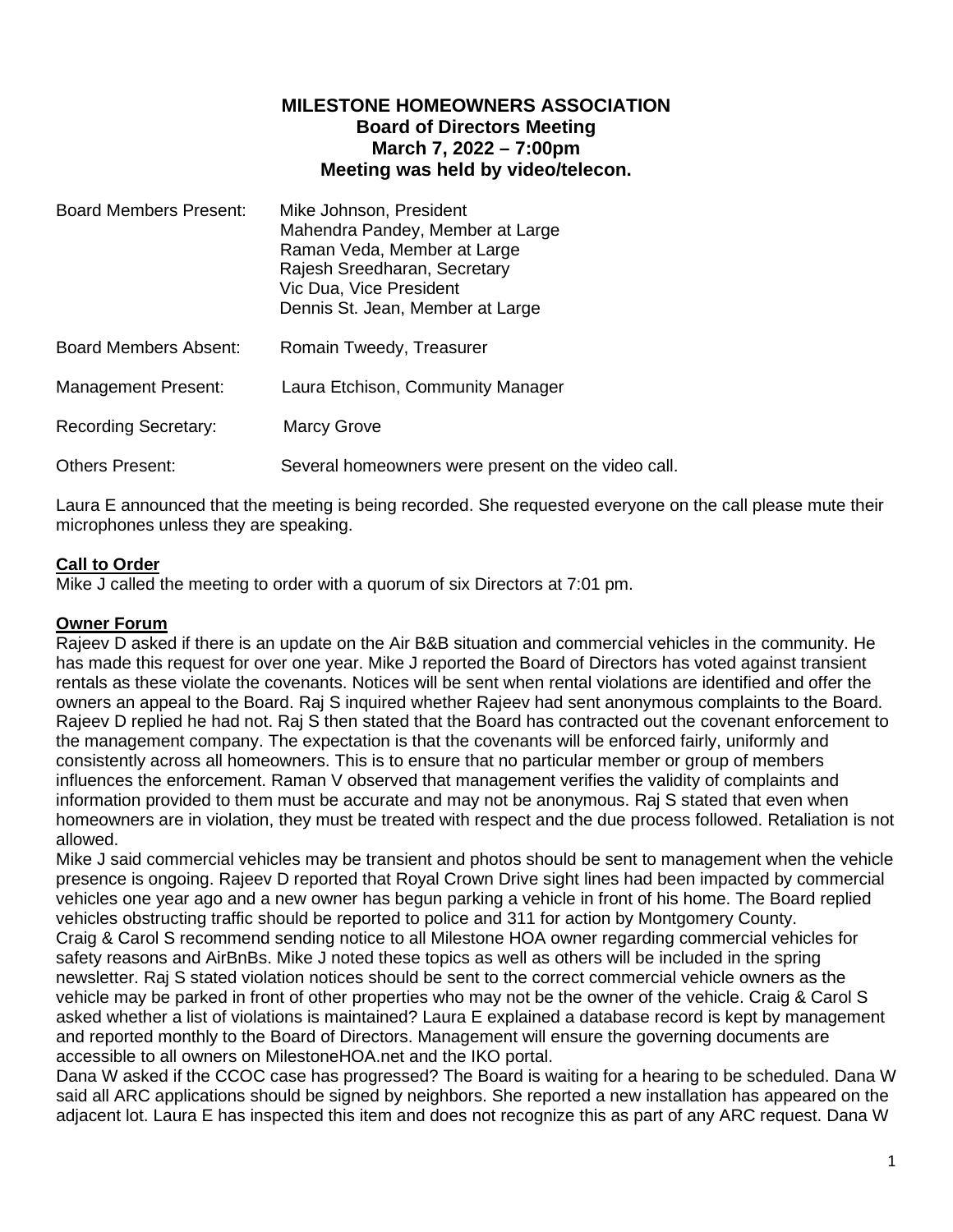inquired whether an ongoing list of approved ARC applications is maintained on the website. Mike J states this goes to the second statement, neighbors' signatures should be obtained.

Harshini F, owner of the adjacent lot, said the installation is not construction but a metal lining to repel deer and will be covered by mulch. She continues to await resolution of an open ARC application. She stated a neighbor's shrubbery is encroaching on her property and she is being discriminated against as an immigrant.

MJ observed that neighbors calling to complain about others and argue is creating a non-productive meeting. Raj S stated the Board does not want anyone targeted, all members are welcomed in the community. He stated he had not received ARC reports, Laura E noted these are included in the monthly management reports to the Board. Dennis S had volunteered to serve as ARC liaison.

Kim G sent letter to management one week prior regarding a common area tree which had dropped debris on her lot at 12015 Arista Manor Way. Laura E had not seen this email, it will be forwarded again.

MJ asked how inspections are performed? Laura E explained that management and the covenants inspector visit periodically to view the common area amenities and homes for maintenance and violations. MJ said there is a broken swing at the small tot lot off Stardrift and Songbird.

Jane T had contacted management re: the damaging gumball trees on Emerald Drive and the County has committed to address these trees soon.

Carol S is the Association still planning to remove the oak trees along her street? Laura E noted the Association has engaged Myers & Law who plan to begin work over the next month, Craig S observed the sidewalks are being heaved by the roots.

Rajeev D reported a prowler along his street. He recommends all owners keep exterior lights on. Mike J suggests security cameras. Craig S said this should be added to the newsletter.

Mike J apologized to the owners for the heated conversation this evening.

## **Approval of the February 7, 2022, Board of Directors Meeting Minutes**

As review of the recording had not yet been performed, the Board of Directors tabled action until the next meeting.

**Financial Report –** Laura E supplied the year end 2021 financial report to the Board. The financials have surplus tree maintenance funds of \$3,175 which may be added to the 2022 budget. As well, PGC's \$8,000 leaf removal invoice arrived too late to post in 2021 and it is recommended to move the surplus funds to 2022 to accurately balance this expense. Mike J inquired as to the net FY2021 result. Laura E reported the Association had finished FY2021 approximately \$30K under budgeted costs; diverting the \$11,175 total to the 2022 budget would still show a \$20K savings but management defers the decision to the Board. Raj S asked whether the 2021 books had been closed, Laura E affirmed this. Dennis S observed the treasurer should be signing checks but management is. Laura E noted the treasurer approves all payments electronically and will investigate (page 47).

### **Management Report**

Laura E provided updates, the Royal Carriage tot lot benches require repair and a new tennis court net is needed. These have been added to the Request for Proposal for resurfacing the tennis and basketball courts and adding a pickleball option. The monument signs are due for brick pointing, masons will be solicited. She has noted some pool maintenance needs and will provide a full report next month. The final version of the reserve study has arrived. Spring inspections will commence soon; the covenants inspector will provide the Board with the due process and primary twenty items inspected. Raman V noted the inspection should focus on all covenant inspections.

Raj S asked how the reserve study impacted the annual contribution? The study recommends \$73,000, which is higher than the currently budgeted amount. Mike J asked Laura E to confirm the \$200,000 for the pool house had been removed, she confirmed this but noted there was only a \$5,000 reduction in the recommended contribution. Raj S will continue his review of the reserve study and life of asset adjustments for the thirty-year plan. Vic D observed the reserves appeared underfunded related to the reserve study and asked if this had been the case historically. Laura E replied this was the first reserve study performed while under IKO's care. Raj S noted the reserves were fully funded in 2017 and some variance may be attributed to inflation.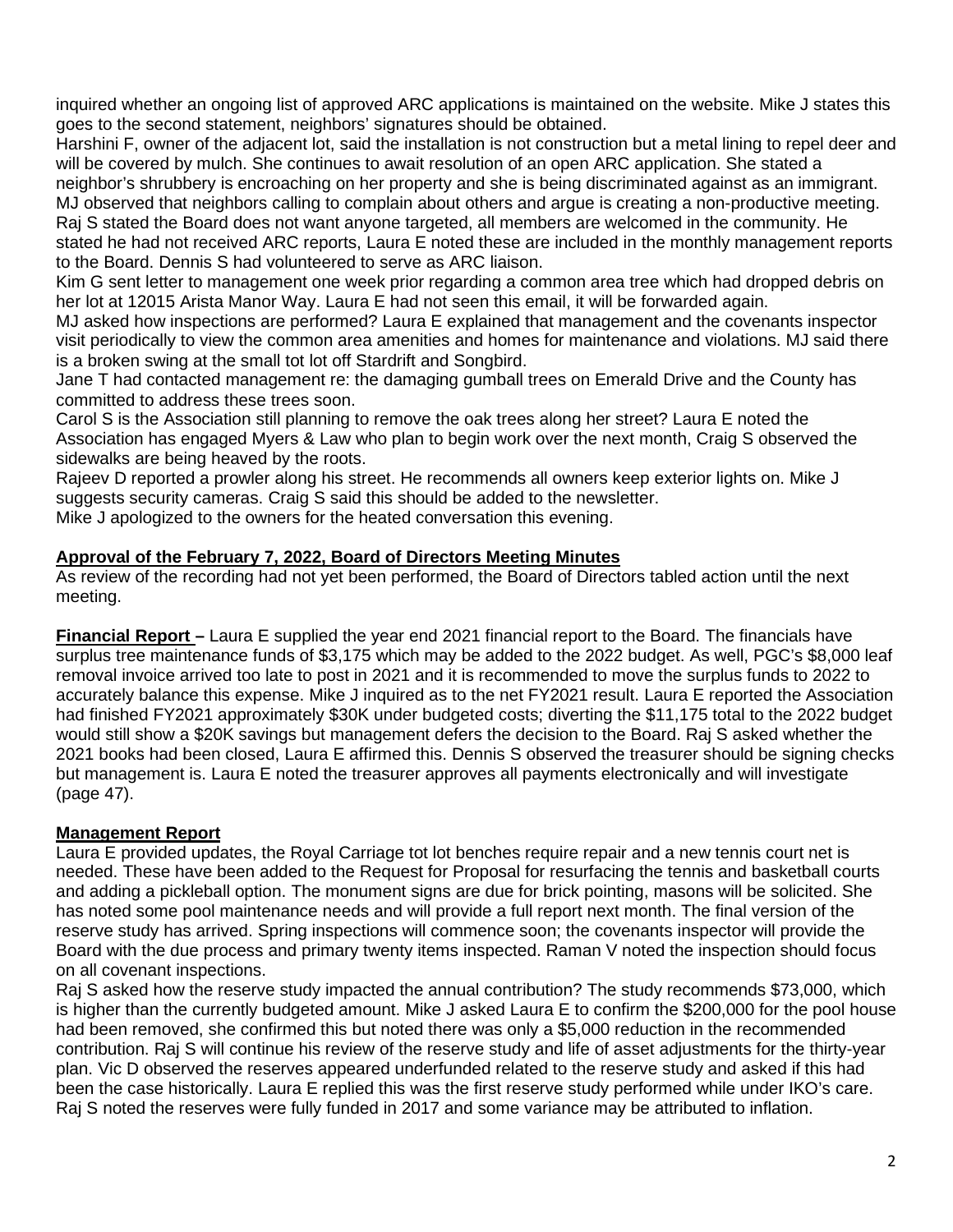Raj S inquired what the \$53282.10 in accrued expenses under the liabilities on the balance sheet, refer page 5, of the financial report represented? Laura E will clarify this figure with accounting but assured the Board this is not an amount due through payables.

Mike J requested the status of various tasks from Laura E:

1. Sports court bids – Laura E has received two bids which are being revised and she awaits a third,

2. Entry fences along Milestone Manor Lane and Stardrift Drive need power-washed, Laura E requested a price from Commercial Restorations and hopes they may honor last year's price of \$500 each for a total of \$1,000.

3. The lights are out at the monument sign at the Stardrift entrance. Laura had sent Montgomery Lighting and this should have been addressed last Friday. Potomac Edison had been working in that area.

4. Has a notice been sent to the Emerald owner re: no transient rentals? Yes.

5. Can Marcy deliver the minutes consistently within two weeks? The estimated delivery will be within seven to ten days.

6. Has the ARC application been revised? Yes, Laura E will verify the correct version is available on the website and IKO portal. Mike J asked whether the fine for construction prior to approval had been added. Laura E noted the Board should determine the proper amount before updating.

7. Newsletter topics should be pet waste, no parking on driveway aprons, bulk trash removal procedure, no transient rental allowed, no commercial vehicle parking and the website and portal links for the governing documents, no patio furniture on front lots, pay assessments on time, only standard black USPS mailboxes are permitted. Satellite dishes are protected under federal law but the Association has some authority over placement and screening.

There was a discussion regarding adding all HOA covenants to the website and portal and including the links in the newsletters so homeowners may have access to all the rules of the association online for reference. Mike J explained that when previous Board approved or granted exceptions for certain items or actions, precedent has been set for the Association moving forward. Vic D asked if a list of these precedents were available but Mike J noted due to the age of the Association numerous items may have been approved and will allow other owners to adopt the same precedents.

Vic D still needs IKO portal access; Laura E had asked the IKO administrator to provide access to the new Board members and will check with that colleague.

## **Action/Discussion Items**

### 2022 Pool Management Contract

RSV Pools has provided a one-year renewal with option for a second year. The 2021 agreement was only accepted for one year. The new 2022 proposal presents an increase from \$79,000 to \$81,000. Negotiations have not provided a reduction. Vic D asked whether other bids were solicited. Laura E has obtained comparative bids in the past but could try to obtain some over the next week, although the timing is quite late in the season. Vic D supported seeing a comparison. Raj S stated obtaining three bids should be standard practice under the Board's fiduciary responsibility. Laura E will reach out to other providers for pricing. Recent estimates received for a similar Association pool were significantly higher than RSV Pools' price. Pet Waste Stations

Due to Romain T's absence and his research on this project, the topic was tabled until the April meeting. Covenant Enforcement and Due Process

Laura E noted the covenant inspector would be providing this information at a later date.

### **Committee Reports**

Architectural Committee

No report was made.

## **Social Committee**

Michael D reported the committee met in February and began coordinating several events, including a May yard sale which should be included in the newsletter. Alison is working with Laura E and also been referred to Steve V for assistance. Raj S requested the signs he has stored be collected. Other events planned are the Memorial Day Fun Run, an Ice Cream Social at the pool, a Movie Night, and a June 4 or 11 Summer Kick Off